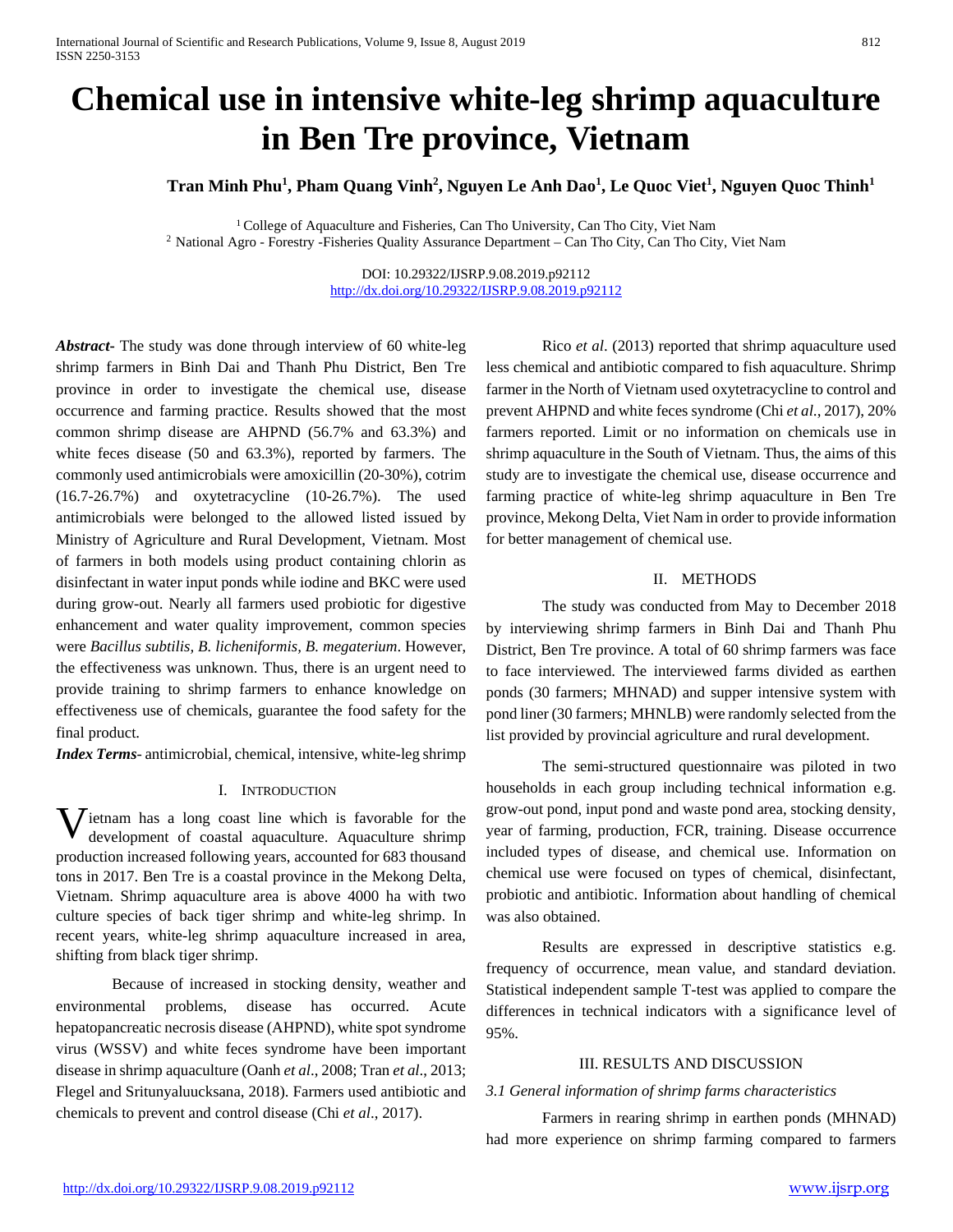rearing shrimp in supper intensive system with pond liner (MHNLB) (Table 1). This is because the model named supper intensive system with pond liner (MHNLB) is newly applied in recent years and farmer in this model converted from models rearing shrimp in earthen ponds (MHNAD). Average area of grow-out ponds in model MHNLB was smaller than the model MHNAD. In the MHNLB, during culture, it required more water exchange compared to MHNAD, thus number of input water pond in MHNLB was higher than MNHAD which less exchange water during cultivation.

#### Table 1. General information of shrimp farms

|                          | MHNAD*          | <b>MHNLB</b>    |
|--------------------------|-----------------|-----------------|
|                          | $(n=30)$        | $(n=30)$        |
| Year of farming          | $7 \pm 5$       | $3 \pm 2$       |
|                          | $(1-18)$        | $(1-10)$        |
| Training                 | 73.3%           | 46.7%           |
| Total farm area          | $6637 \pm 4951$ | $4033 \pm 2475$ |
| (m <sup>2</sup> )        | $(1000-4000)$   | $(900-4500)$    |
| Area of grow-out         | $2096 \pm 698$  | $1640 \pm 732$  |
| pond $(m2)$              | $(1000-4000)$   | $(900-4500)$    |
| No of grow-out           | $3 \pm 2$       | $3 \pm 2$       |
| ponds                    | $(1-9)$         | $(1-10)$        |
| Area of water input      | $1986 \pm 2025$ | $3218 \pm 3616$ |
| pond $(m2)$              | $(200-10000)$   | $(400 - 20000)$ |
| Area of waste            | $1285 \pm 1466$ | $1220 \pm 1156$ |
| storage $(m^2)$          | $(200 - 5000)$  | $(200 - 5000)$  |
| No of water input        | $1 \pm 1$       | $2 \pm 1$       |
| pond                     | $(1-3)$         | $(1-5)$         |
| Stocking density         | $90 \pm 21$     | $219 \pm 96$    |
| (shrimp/m <sup>2</sup> ) | $(40-125)$      | $(150-500)$     |
| Productivity             | $1.6 \pm 0.7$   | $2.6 \pm 1.8$   |
| $(tons/1000m^2)$         | $(0.7-3.1)$     | $(0.8-6.3)$     |
| <b>FCR</b>               | $1.15 \pm 0.09$ | $1.19 \pm 0.14$ |
|                          | $(1-1.4)$       | $(1-1.6)$       |
| Sell to middle man       | 96.7%           | 100%            |
| Checking                 | 60%             | 70%             |
| antibiotic before        |                 |                 |
| selling                  |                 |                 |

\* *rearing shrimp in earthen ponds (MHNAD) and in supper intensive system with pond liner (MHNLB)*

Between two rearing models, stocking density in MHNAD was two times higher than in MHNAD leading to higher productivity. However, the feed conversion ratio was similar. Most of farmers sold their products to middle men and few farmers sold directly to processing plants. In term of food safety, 60 and 70% of farmers checked antibiotic residue before harvest, done by buyer. Farmers received training mainly by feed and chemical producers which less getting information from authorities though getting approval for farms operation done by local authorities.

#### *3.2 Shrimp disease reported by farmers*

Results showed that Acute Hepatopancreatic Necrosis Disease (AHPND) and White Feces Disease (WFD) have been still common diseases reported by farmers in both models whereas White Spot Syndrome Virus (WSSV) was dominated in model MHNAD. AHPND occurred 20 to 40 days after stocking postlarvae, and 30-60 days for WFD and WSSV. AHPND has been firstly reported in Vietnam since 2010, caused by *Vibrio parahaemolyticus* with massive mortality (Tran *et al*., 2013; Nghia *et al*., 2015). Chi *et al*. (2017) reported that AHPND was also main serious disease in shrimp aquaculture in the North of Vietnam. Flegel and Sritunyaluucksana (2018) confirmed that AHPND causing by *Vibrio parahaemolyticus* carried gene in pVA plasmid containing two genes PirAVP and PirBVP.

| Table 2. Diseases reported by shrimp farmer (%) |  |  |  |  |
|-------------------------------------------------|--|--|--|--|
|-------------------------------------------------|--|--|--|--|

|                                                    | <b>MHNAD</b> | MHNLB    |
|----------------------------------------------------|--------------|----------|
|                                                    | $(n=30)$     | $(n=30)$ |
| Acute hepatopancreatic<br>necrosis disease (AHPND) | 63.3         | 57.6     |
| White feces disease (WFD)                          | 50           | 66.7     |
| White spot syndrome virus<br>(WSSV)                | 40           | 10       |

\* *rearing shrimp in earthen ponds (MHNAD) and in supper intensive system with pond liner (MHNLB)*

WFD was identified as multi-factors diseases e.g. parasite, bacteria or virus infection. The other cause was reported as microsporidian parasite *Enterocytozoom hepatopenaei* (Ha *et al*., 2011; Flegel and Sritunyaluucksana, 2018).

## *3.3 Antibiotic use in white-leg shrimp farming*

Farmers used five types of antibiotic during cultivation of shrimp in order to prevent and control AHPNS and WFD (Table 3). Farmers in model MHNAD used more common on cotrim (containing sulfamethoxazole and trimethoprim), amoxicillin and oxytetracycline whereas in model MHNLB, the percentage of farmers used antibiotic was higher with similar common antibiotic as MHNAD.

Table 3. Used antibiotic reported by farmers (%)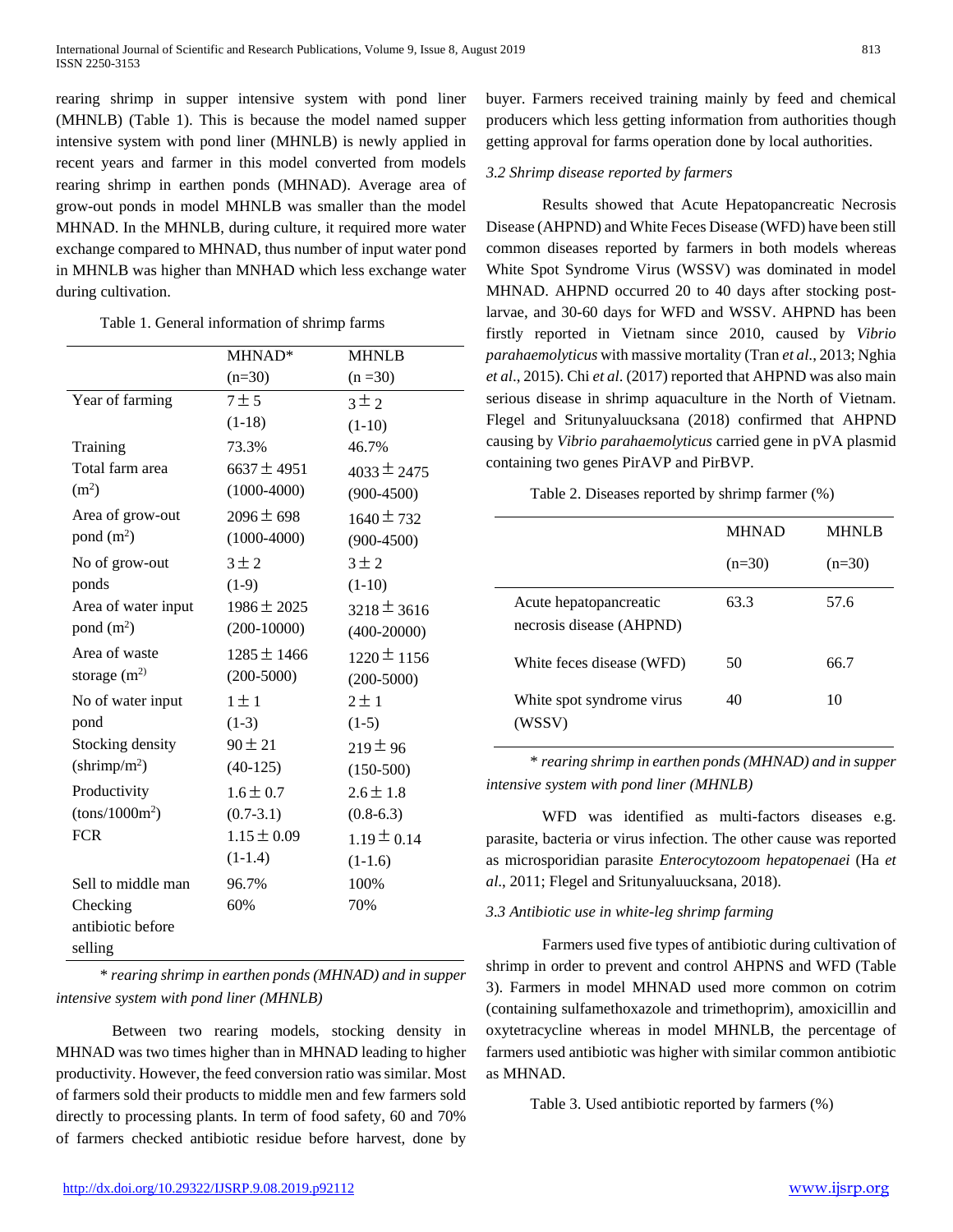|                 | <b>MHNAD</b> | <b>MHNLB</b> |
|-----------------|--------------|--------------|
|                 | $(n=30)$     | $(n=30)$     |
| Florfenicol     | 3.3          | 3.3          |
| Tetracycline    | 3.3          | 13.3         |
| Oxytetracycline | 10           | 26.7         |
| Cotrim          | 16.7         | 26.7         |
| Amoxicillin     | 20           | 30           |

\* *rearing shrimp in earthen ponds (MHNAD) and in supper intensive system with pond liner (MHNLB)*

According to regulation from the Ministry of Agriculture and Rural Development in Vietnam, these types of antibiotic has been allowed to use in aquaculture. However, the prophylactic use should not be encouraged.

## *3.4 Chemical, probiotic and nutritional products*

Farmers in both models reported to use CaO and CaCO<sub>3</sub> for first step of pond preparation after removal of sludge from input water pond or grow-out ponds (Table 4). In model MHNAD, there were 8 farms did not possess the input water ponds, thus directly taking water from the river and doing the disinfection treatment in the grow-out ponds. After taking water to input ponds (or grow-out pond, in case farmer do not possess the input water ponds), farmer disinfect water mainly by chlorin based products (86 and 100% farmers used). Other farmers used  $KMnO<sub>4</sub>$  or Iodine to disinfect water, before pumping to grow-out ponds. Benzalkonium chloride (BKC) sometimes used for water disinfection.

During the shrimp cultivation, many farmers used iodine or BKC every 10 or 15 days to disinfect bacteria in culture water (Table 4). Few farmers reported to used chlorin based products which may be harmful to shrimp health. Virkon (containing peroxygen) was also used to disinfect the pond water, however, it was reported to be expensive to farmer, effectiveness was also confirmed by farmers. The way of using chemical for water disinfection was found similar to report by Chi *et al*. (2017).

Nearly all of shrimp farmers used probiotic products as feed inclusion for improving shrimp digestibility and used as water quality improving agents. Common bacteria listed in products including *Bacillus subtilis, B. licheniformis, B. megaterium, Lactobacilus acidophilus and Saccharomyces cerevisiae*. Other bacteria also included as *Bacillus amyloliquefaciens, Bacillus pumilus, Bacillus firmus*. The finding was similar as report of Rico *et al*. (2013) and Chi *et al*. (2017) that most of shrimp farmers used probiotic during farming. However, quality of product has not been guaranteed, reported by farmer. Noor Udin *et al*. (2015) did analysis of probiotic products. Results revealed that most of products did not contain the claimed bacteria while other bacteria

contained in the products. Other studies reported that using *Bacillus* bacteria in shrimp culture can improve feed digestibility as in feed inclusion (Wang *et al*., 2005; Balcázar *et al*., 2006; Wang 2007 and 2008; Newaj-Fyzu *et al*., 2014).

Table 4. Chemical, probiotic and nutritional supplied products using in shrimp farming

|                                                        | MHNAD    | <b>MHNLB</b> |
|--------------------------------------------------------|----------|--------------|
|                                                        | $(n=30)$ | $(n = 30)$   |
| Chemical use during pond preparation and water         |          |              |
| treatment in input water ponds                         |          |              |
| CaO                                                    | 53.3     | 40           |
| CaCO <sub>3</sub>                                      | 66.7     | 30           |
| Chlorin                                                | 86.7     | 100          |
| KMnO <sub>4</sub>                                      | 3.3      | 26.7         |
| <b>I</b> odine                                         | 23.3     | 6.7          |
| <b>BKC</b>                                             | 16.7     | 13.3         |
| Formalin                                               | 6.7      |              |
| Chemical use for water treatment during grow-out       |          |              |
| stage                                                  |          |              |
| KMnO <sub>4</sub>                                      | 3.3      |              |
| Chlorin                                                | 16.7     | 6.7          |
| <b>I</b> odine                                         | 66.7     | 56.7         |
| <b>BKC</b>                                             | 50       | 50           |
| Virkon (peroxygen)                                     | 10       | 16.7         |
| Probiotic                                              |          |              |
| Probiotic for feed inclusion                           | 93.3     | 83.3         |
| Probiotic for water treatment                          | 96.7     | 100          |
| Nutritional supplied<br>products (mineral and vitamin) | 96.7     | 90           |

## *3.5 Handling of chemical, guidance and safety*

Most of farmers used chemicals following their own experience, 86.7 and 93.3% farmers reported (Table 5). Also, they got guidance from technician in chemical shop and feed company. Missing the support from authorities e.g. extension service, local aquaculture department because of the few officers in the region. Nearly all farmers bought the chemical and stored them in the storage next to ponds, away from living area. However, this place is used for farmers and workers to take a rest during working, thus, it may affect worker health due to the chemical placing there. It is interesting that farmer used gloves, mask during handling of chemicals that less being used in other aquaculture species. One third of farmers recorded the chemical, feed and pond water quality parameters.

Table 5. Handling of chemical, guidance and safety

```
MHNAD MHNLB
```